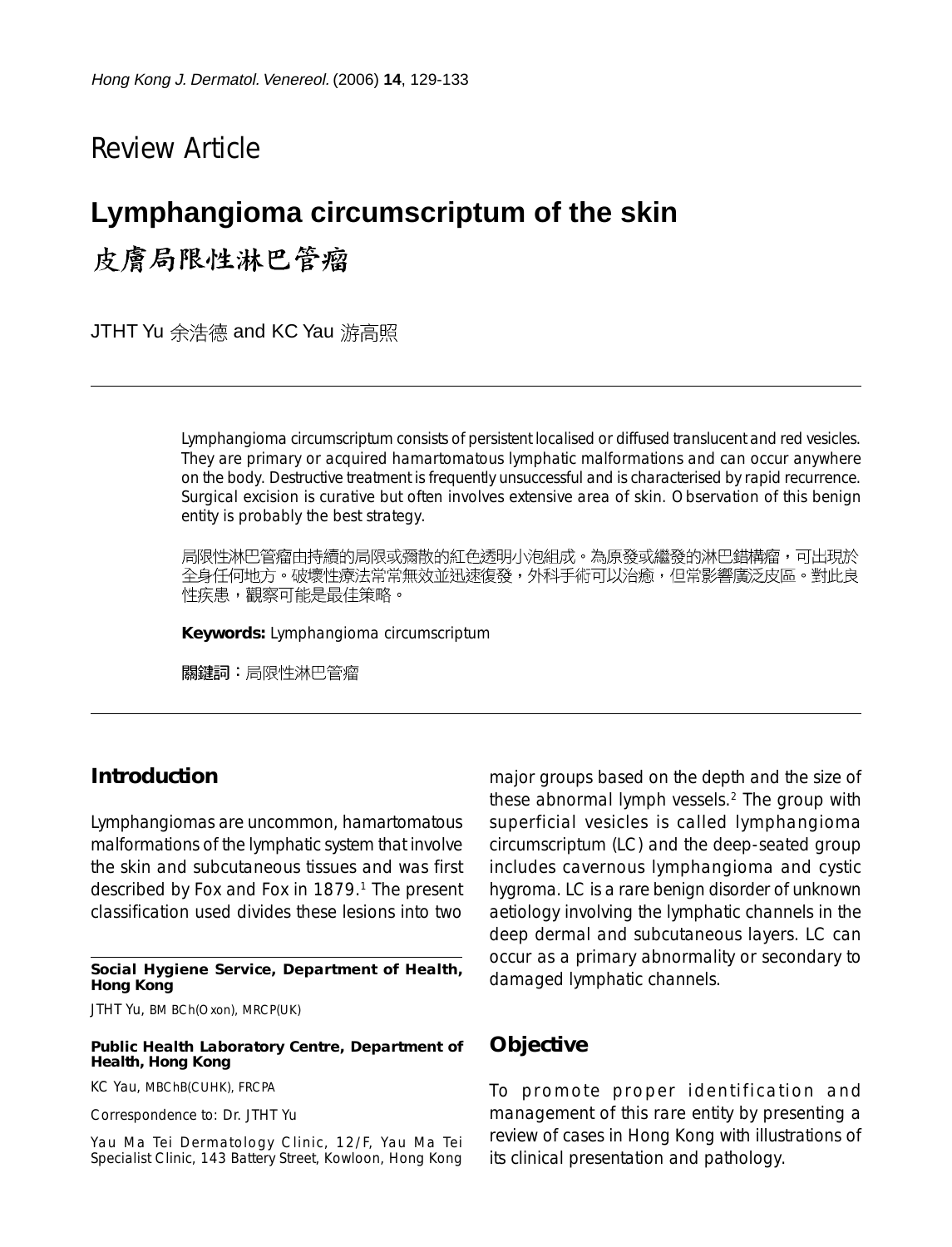#### **Method**

Skin biopsy reports from territory wide dermatology and social hygiene clinics in the Department of Health, Hong Kong were screened manually for the time period from 1st January 1995 to 1st January 2005. Eleven cases of LC were identified on histology.

#### **Result**

All eleven cases of LC identified were of the primary type. There were seven female (64%) and four male (36%). The mean age was 19.5 years (range 4-46 years). The most common site of presentation was the buttock and thigh (55%), followed by the trunk (36%). Five patients reported bleeding and discharge from the lesions. Four patients had itchy vesicles and three patients complained of pain. None reported secondary infection of the vesicles. Nine patients were offered symptomatic treatment with topical antibiotic while two patients received cryosurgery. In both patients treated with cryosurgery, the vesicles recurred after a few months.

#### **Discussions**

LC can occur anywhere on the body including the skin and mucous membranes. Several classifications of lymphangioma have been proposed, but they are often confusing. The most accepted one distinguishes the two main forms of LC: primary and acquired.<sup>2</sup> Both forms have a similar clinical appearance characterised by

clusters of diffuse thin-walled, translucent vesicles up to 5 mm in diameter and filled with clear lymphatic fluid (Figure 1). The presence of varying amounts of blood may give the vesicles a pink colour. Differential diagnoses include haemangioma, herpes infections and molluscum contagiosum. These lesions can also have a warty appearance on their surface and can be confused with viral warts.<sup>3.4</sup> Though similar in terms of clinical features and symptoms, the primary and acquired forms of LC differ in terms of patient's age at first appearance, size of the lesion and distribution over the body (Table 1).

The largest series was reported by Peachey et al.2 This series comprised of 65 cases at a female to male ratio of 2:1, comparable to our series. However, about half of the patients in Peachey' series presented before the age of five; which was much earlier than our findings. The most common sites of involvement in the primary form were the proximal extremities, the



**Figure 1.** Lymphangioma circumscriptum on proximal thigh.

| <b>Table 1.</b> Classification of lymphangionia circumscriptum |                                                                       |                          |  |
|----------------------------------------------------------------|-----------------------------------------------------------------------|--------------------------|--|
|                                                                | Classic                                                               | Acquired                 |  |
| Localisation                                                   | Proximal limbs                                                        | Various sites            |  |
| Size                                                           | $\geq$ 1 cm <sup>2</sup>                                              | $\leq$ 1 cm <sup>2</sup> |  |
| Age                                                            | $<$ 30 $\gamma$                                                       | Any age                  |  |
| Symptoms                                                       | Oozing of fluid from vesicles, crusting, infection, swelling and pain |                          |  |

#### **Table 1.** Classification of lymphangioma circumscriptum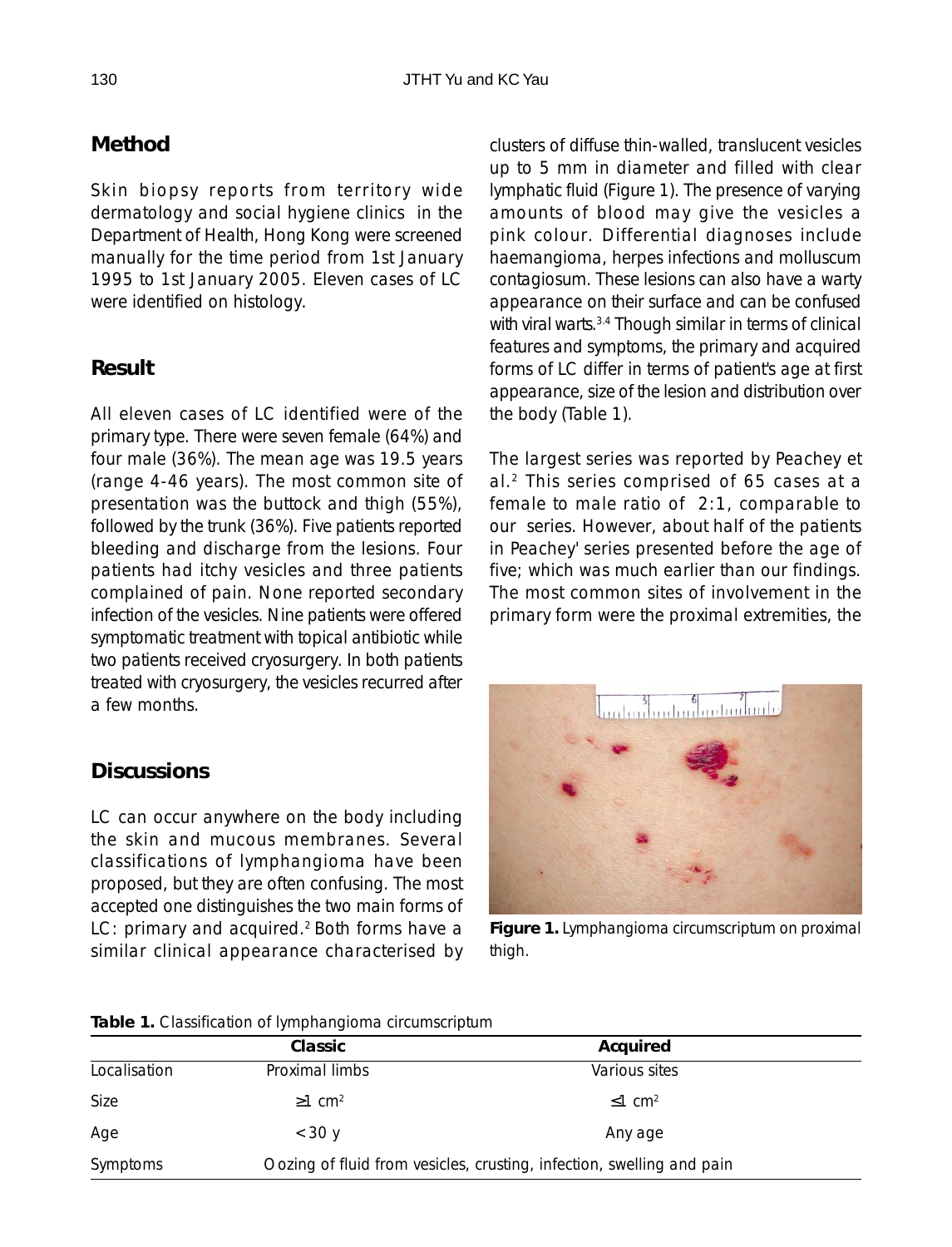buttocks followed by the trunk. This was also consistent with the clinical features in our local series. However, they can sometimes be found in the intestines, pancreas and mesentery.5,6 Deeper cystic lesions usually occur in areas of loose and areolar tissue such as neck, axilla and groin. Their skin involvement ranges from small, well-demarcated areas to large, diffuse regions with unclear borders.

The aetiological factors for primary LC are not clear. Primary lesions are considered as a circumscribed developmental defect of the lymphatics. The typical history of primary LC involves the development of a small number of vesicles during early childhood. Subsequently, they increase in number, and the area of skin involved continues to expand. Vesicles and other skin abnormalities may not be noticed until years later. LC is not known to have any association with any congenital disorder although there was one Korean case report suggesting that LC can be found in Cobb syndrome. Cobb syndrome describes the association of a spinal angioma and a cutaneous angioma such as nevus flammeus or angiokeratoma of the corresponding dermatome.7

In acquired LC, architectural disruption of previously normal lymphatic channels leads to sequestration and further dilatation of the existing lymphatics. Predisposing factors include surgery and radiotherapy at axilla for breast cancer,<sup>8</sup> at vulvar sites in cervical cancer<sup>9</sup> or at different sites in tuberculosis.10 Acquired LC usually presents at an older age and can be found at any sites following damage of the existing lymphatic system.

## **Histopathology**

Microscopically, the vesicles in LC are greatly dilated lymphatic channels that cause the papillary dermis to expand. They may be associated with acanthosis and hyperkeratosis (Figure 2). These channels are numerous in the upper dermis and often extend to the subcutis. The deeper vessels seem to have a larger caliber, and they often have a thick wall that contains smooth muscle. The lumen is filled with lymphatic fluid, but it often contains red blood cells, lymphocytes, macrophages, and neutrophils. These channels are lined by flat endothelial cells (Figure 3). The interstitium often has numerous lymphoid cells and shows evidence of fibroplasia.



**Figure 2.** Numerous dilated lymphatics expanding the papillary dermis. The overlying epidermis shows mild acanthosis and some of the dilated lymphatics contain red blood cells (H&E, Original magnification x 10).



**Figure 3.** The lymphatic channels are lined by single layer of bland endothelium (H&E, Original magnification x 40).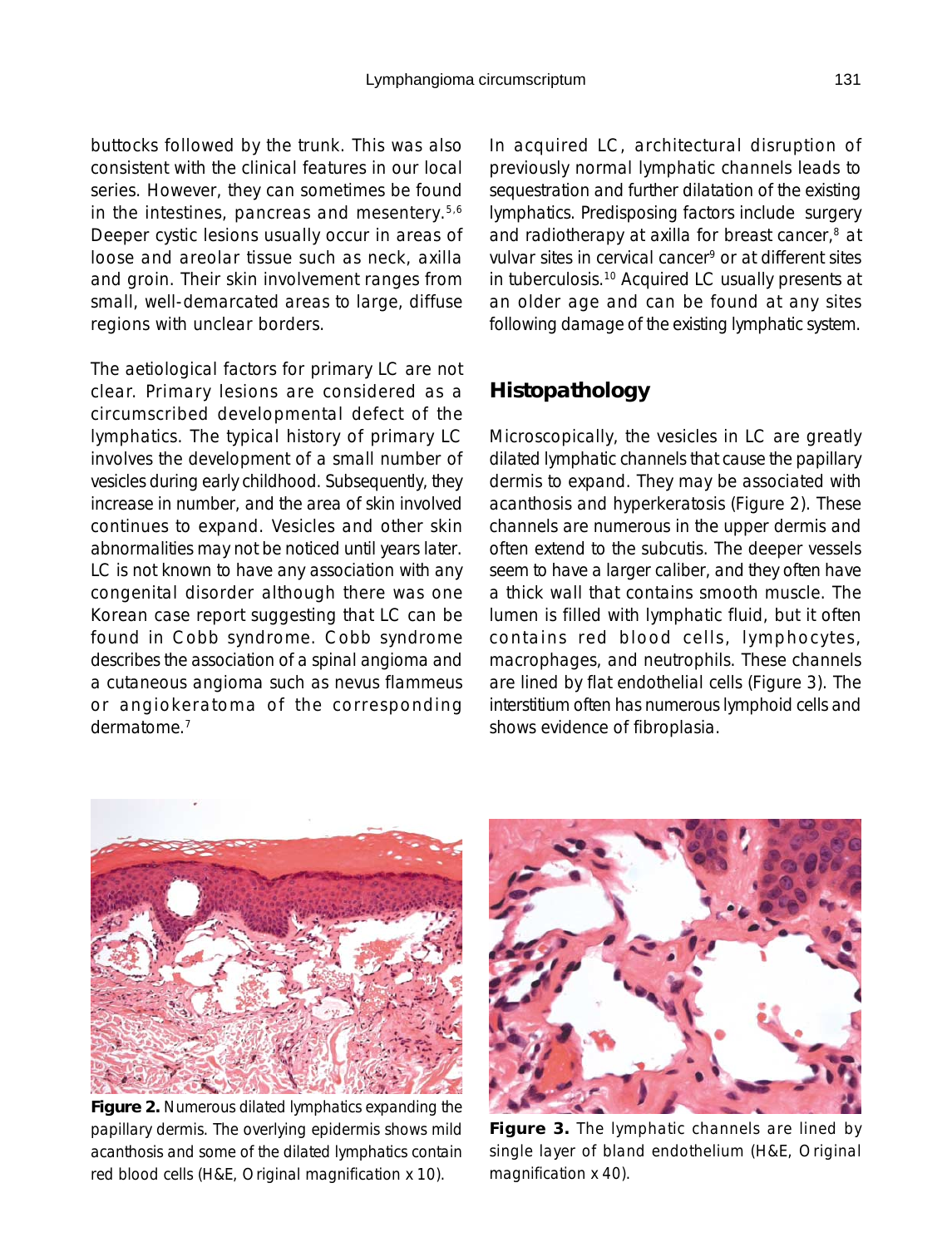Whimster studied the pathogenesis of LC.<sup>11</sup> He proposed that the basic pathologic process is the collection of lymphatic cisterns in the deep subcutaneous tissue. These cisterns might arise from a primitive lymph sac that fails to connect with the rest of the lymphatic system during its embryonic development. The lymphatic cisterns have a thick coat of muscle fibers. Rhythmic contractions of the smooth muscle increase the intramural pressure and subsequently dilated channels protrude from the cistern walls toward the skin forming the LC. Whimster's observations were supported by lymphangiographic and radiographic studies.

#### **Management**

Lymphangiomas are benign hamartomatous malformations. This uncommon pathology poses a diagnostic challenge because its clinical appearance at presentation can mimic infectious processes such as herpes zoster, molluscum contagiosum and genital warts, leading to inappropriate treatment. Magnetic resonance imaging is required to define the entire anatomy of the lesion.12

Treatment modalities are the same for both primary and acquired LC. These modalities include surgical excision,<sup>11</sup> laser therapy,  $13,14$ sclerotherapy,<sup>15</sup> electrocoagulation<sup>16</sup> and cryosurgery.17 According to the "Whimster's hypothesis", only complete surgical excision of the deep lymphatic cistern can cure the patient. However, this may not be feasible in some situations when the involvement is extensive. Recurrence is the rule with other forms of destructive therapy. Thus a conservative approach for symptomatic control such as bleeding, infection and pain is a more acceptable strategy. Radiotherapy should be avoided in treating LC as two cases of lymphangiosarcoma were reported arising from LC.18

## **Conclusion**

LC is benign lymphatic malformation with few complications. Treatment is difficult for high recurrence rate is associated with simple destructive therapy. Curity is possible but often needs extensive surgical excision of skin and underlying tissue.

#### **References**

- 1. Fox T, Fox TC. On a case of lymphangiectodes with an account of the histology of the growth. Trans path Soc Lond 1879;30:470.
- 2. Peachey RD, Lim CC, Whimster IW. Lymphangioma of skin. A review of 65 cases. Br J Dermatol 1970;83: 519-27.
- 3. Darmstadt GL. Perianal lymphangioma circumscriptum mistaken for genital warts. Pediatrics 1996;98(3 Pt 1): 461-3.
- 4. Gupta S, Radotra BD, Javaheri SM, Kumar B. Lymphangioma circumscriptum of the penis mimicking venereal lesions. J Eur Acad Dermatol Venereol 2003; 17:598-600.
- 5. Amadori G, Micciolo R, Poletti A. A case of intraabdominal multiple lymphangiomas in an adult in whom the immunological evaluation supported the diagnosis. Eur J Gastroenterol Hepatol 1999;11:347-51.
- 6. Gleeson MJ, McMullin JP. Cystic lymphangiomata of the adrenal gland. Br J Urol 1988;62:93-4.
- 7. Shim JH, Lee DW, Cho BK. A case of Cobb syndrome associated with lymphangioma circumscriptum. Dermatology 1996;193:45-7.
- 8. Leshin B, Whitaker DC, Foucar E. Lymphangioma circumscriptum following mastectomy and radiation therapy. J Am Acad Dermatol 1986;15(5 Pt 2): 1117-9.
- 9. Ambrojo P, Cogolludo EF, Aguilar A, Sanchez Yus E, Sanchez de Paz F. Cutaneous lymphangiectases after therapy for carcinoma of the cervix--a case with unusual clinical and histological features. Clin Exp Dermatol 1990;15:57-9.
- 10. Di Leonardo M, Jacoby RA. Acquired cutaneous lymphangiectasias secondary to scarring from scrofuloderma. J Am Acad Dermatol 1986;14: 688-90.
- 11. Whimster IW. The pathology of lymphangioma circumscriptum. Br J Dermatol 1976;94:473-86.
- 12. McAlvany JP, Jorizzo JL, Zanolli D, Auringer S, Prichard E, Krowchuk DP, et al. Magnetic resonance imaging in the evaluation of lymphangioma circumscriptum. Arch